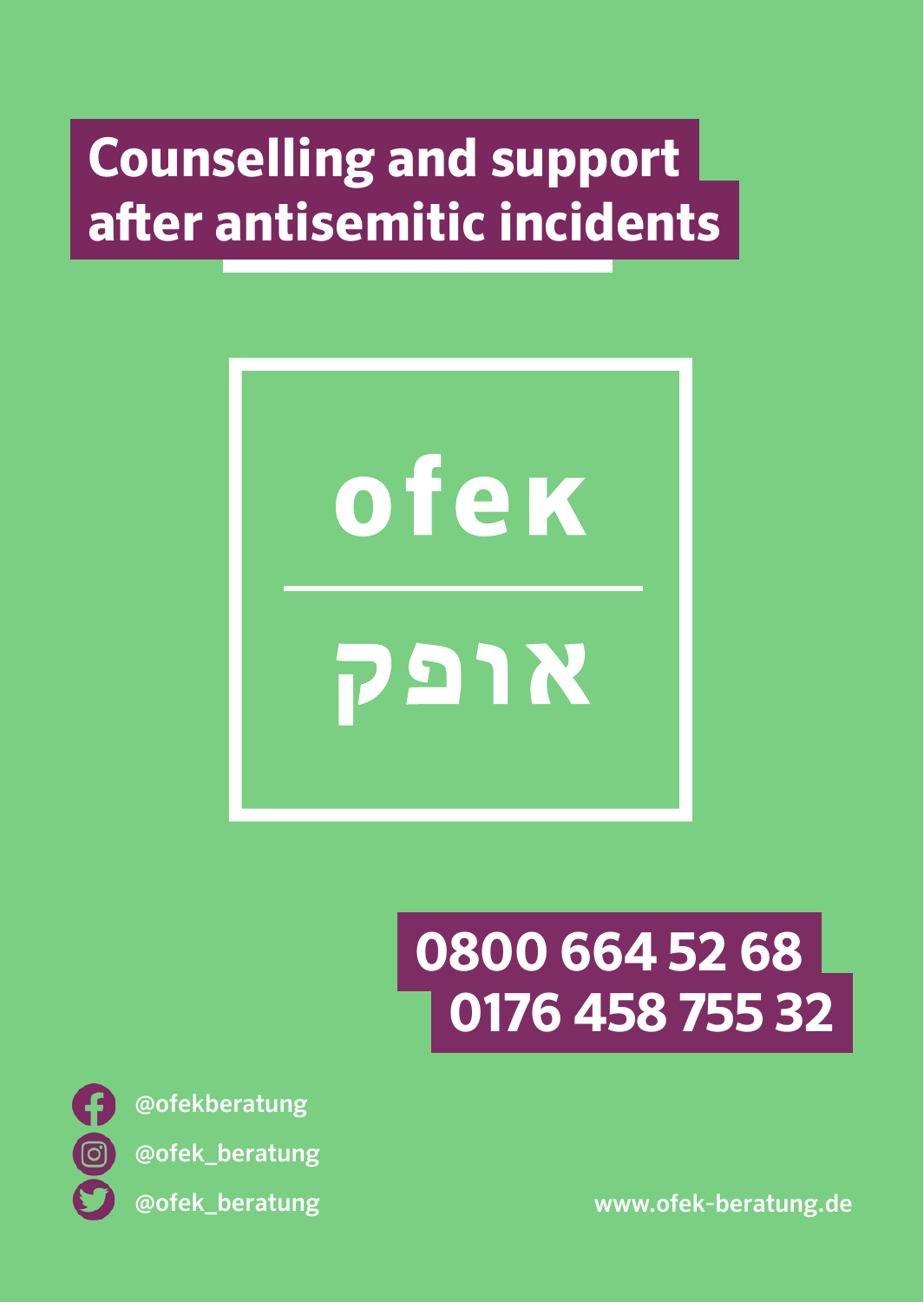### **What is OFEK e.V.?**

OFEK e.V. is a non-profit association and a counselling center for antisemitic violence and discrimination based in Berlin with a nationwide focus. OFEK e.V. was formed in 2017 in response to increasing visible antisemitism and the need for specialised antisemitism advice.

OFEK e.V. is based on the advisory standards of the VBRG\*, advises all cases regardless of their criminal relevance and always acts on behalf of those affected. The advisory team offers individual advice, group offers, a nationwide hotline and regional support in Berlin, Hesse, Baden-Württemberg, Saxony-Anhalt and Sachsen. The advice is confidential, multilingual, free of charge and anonymous if desired.

### **Who can reach out to us?**

We advise individuals, their families and relatives as well as witnesses in the event of antisemitic violence or discrimination at school, at work, in the neighbourhood, in their personal environment or in public authorities. In addition, we also offer professional advice after incidents to institutions such as municipalities, schools and associations that are looking for advice.

<sup>\*</sup> Association of counseling centers for victims of right-wing, racist and antisemitic violence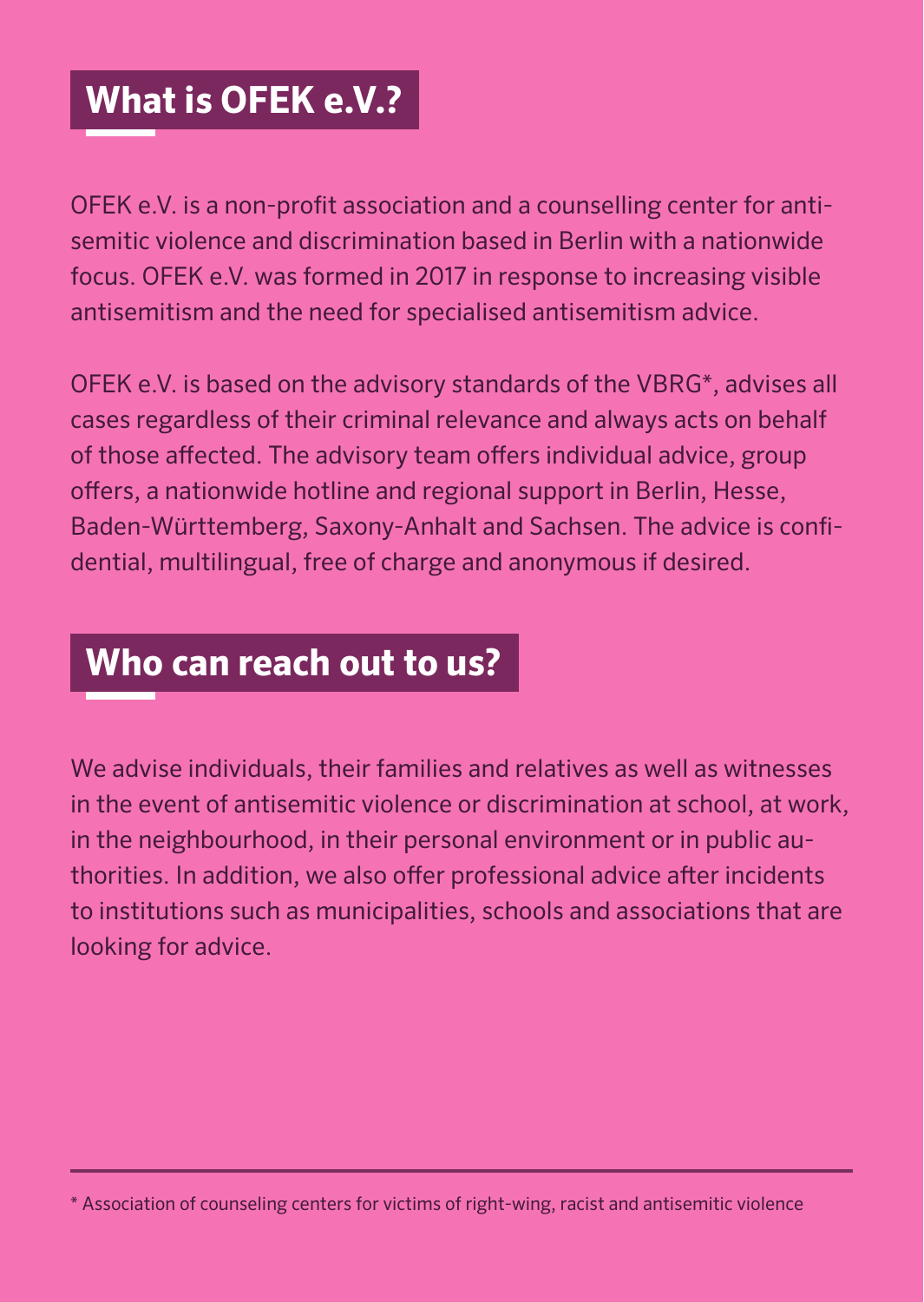### **What do we offer?**

- Counselling and psychosocialsupport following **Contract** antisemitic incidents
- Empowering group counselling
- Legal advice in dealing with antisemitism and discrimination
- Mediation of further advice (e.g. Anti-discrimination advice or specialized psychological offers)
- Specialist advice for Jewish communities, schools, authorities and other institutions seeking advice

Advising young people and families as well as students in the course of incidents at school and during their studies is an important focus of our work.

Our counselling is available in **German**, **Hebrew**, **Russian** and **English**.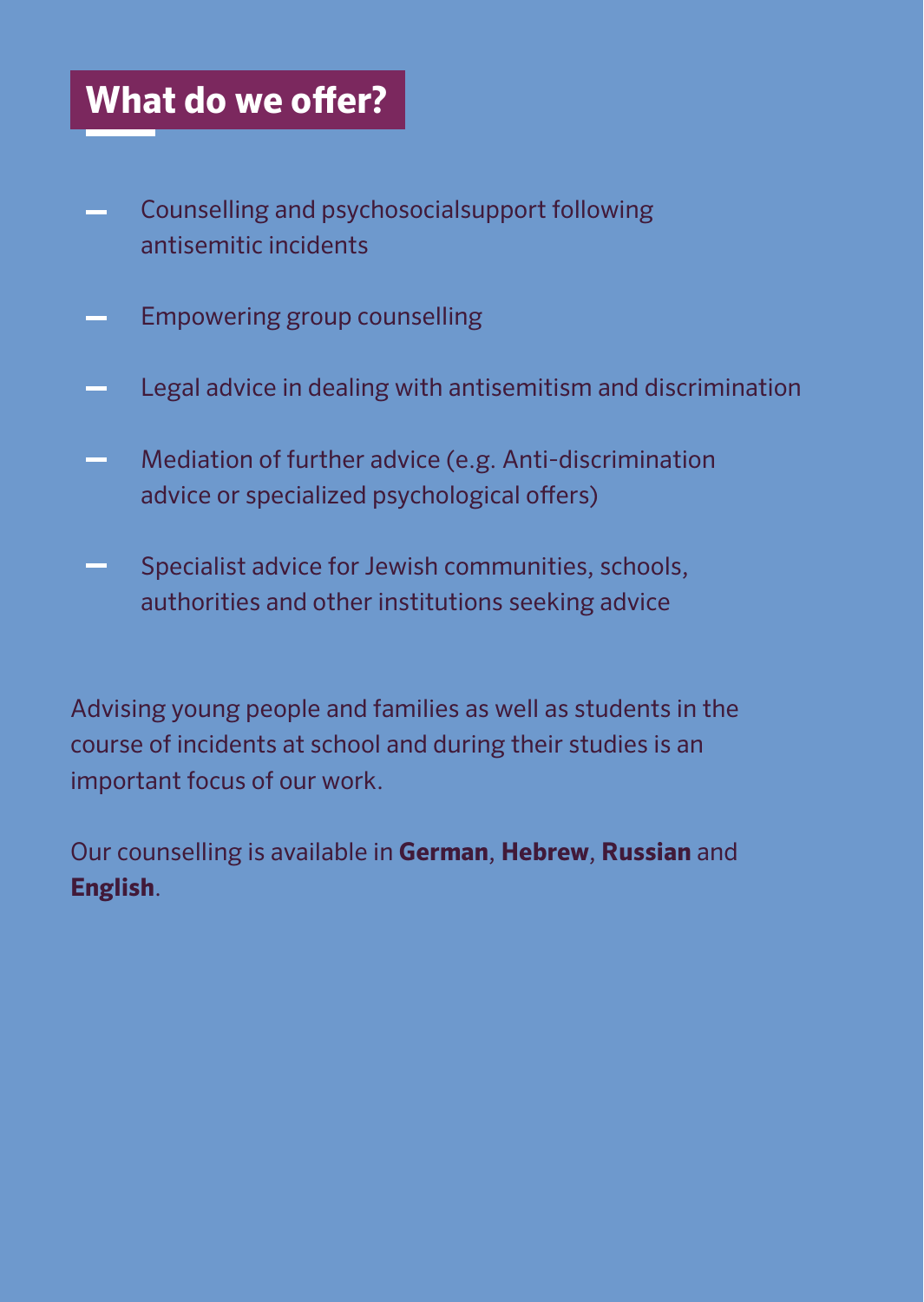### **How do we work?**

- We follow the wishes, needs, and requirements of our clients
- Our work principles are partiality and solidarity with those affected
- Counselling is free of charge, con!dential and, upon request, anonymous
- We work independently from governmental facilities and consult in all cases, regardless of the relevance under criminal law
- We encourage our clients and direct them to the available resources
- We also consider previous and/or (family-) biographical experiences with antisemitic discrimination
- We cooperate closely with Jewish institutions and civil society organizations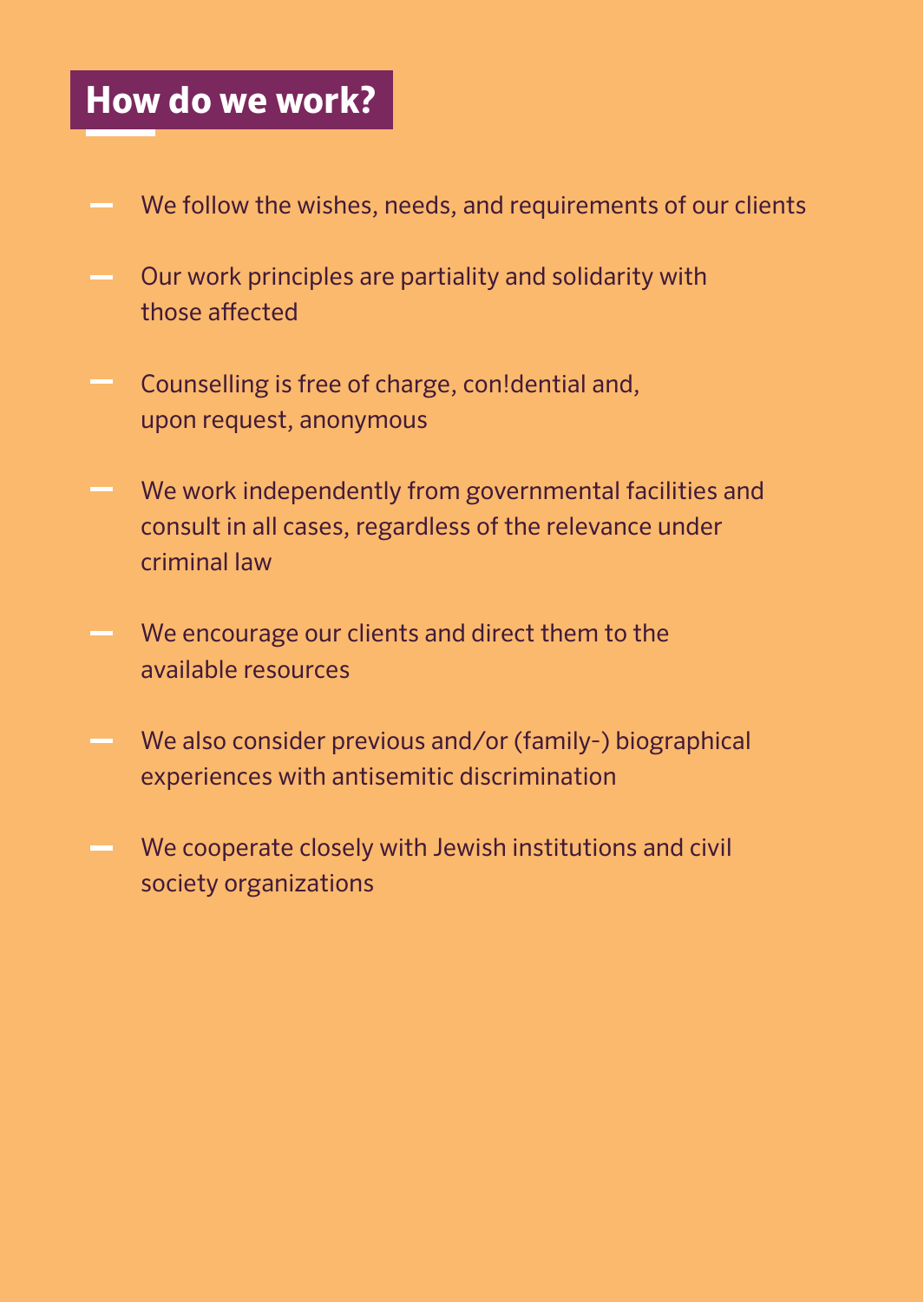### **Other services**

- Advice on compensation and hardship benefits for victims of violent crimes
- Coaching for children, young people and families
- Specialist advice and training on request
- Support in organisational development and crisis management
- On request: case-speci!c public relations work and support in legal proceedings

### **Our partners**

- Anti-Discrimination Association Germany (advd)
- Federal Association of Departments for Research and Information on Antisemitism (RIAS)
- Competence Centre for Prevention and Empowerment **Contract** (of the ZWST)
- Association of Counseling Centers for Victims of Right-wing, **Contract** Racist and Antisemitic Violence in Germany (VBRG)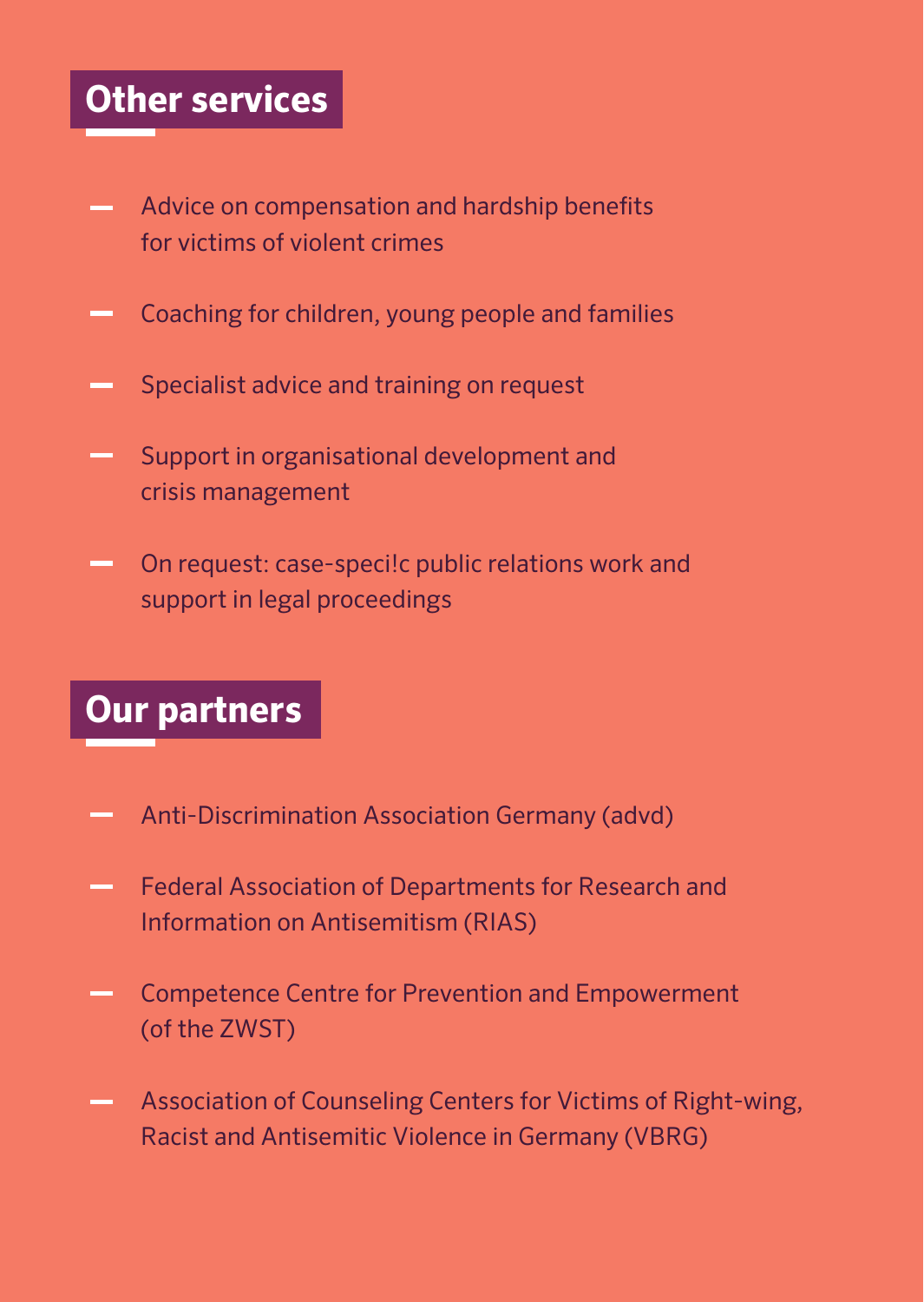### **OFEK Baden-Württemberg**

(+49) (0) 711 228 36 29 (+49) (0) 176 346 795 20

#### **OFEK Berlin**

 $\mathcal{L}(+49)$  (0) 30 610 80 458 (+49) (0) 176 458 755 32

#### **OFEK Hessen**

 $\Im$  (+49) (0) 69 944 371 50 (+49) (0) 157 850 844 24 (+49) (0) 159 013 593 90

#### **OFEK Sachsen-Anhalt**

 $\Im$  (+49) (0) 345 681 670 47 (+49) (0) 176 577 131 40 (+49) (0) 176 577 131 27

### **OFEK Sachsen-Anhalt**

(currently under construction)







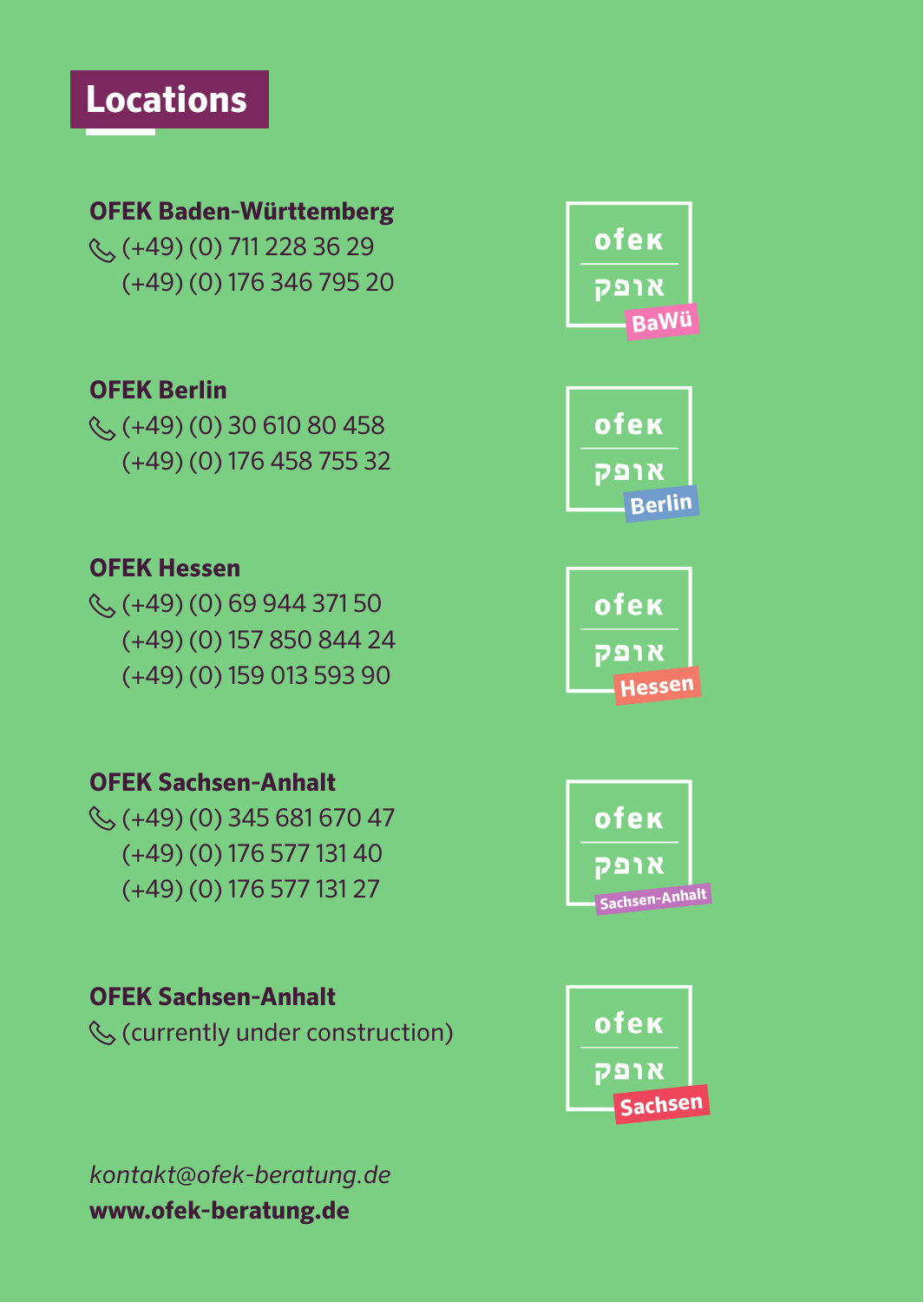### **How to contact us:**

### **OFEK e.V. – Counselling Centre for Antisemitic Violence and Discrimination**

Personal consultations by appointment. Enquiries can be made at any time via e-mail: *kontakt@ofek-beratung.de*

### **Nationwide hotline:**

| $16:00 - 18:00$ |
|-----------------|
| $10:00 - 12:00$ |
| $12:00 - 14:00$ |
| $10:00 - 12:00$ |
| $12:00 - 14:00$ |
|                 |

**Hotline:** (+49) (0) 800 664 52 68 **Mobile:** (+49) (0) 176 458 755 32

**Managing Director: Marina Chernivsky** *chernivsky@ofek-beratung.de*